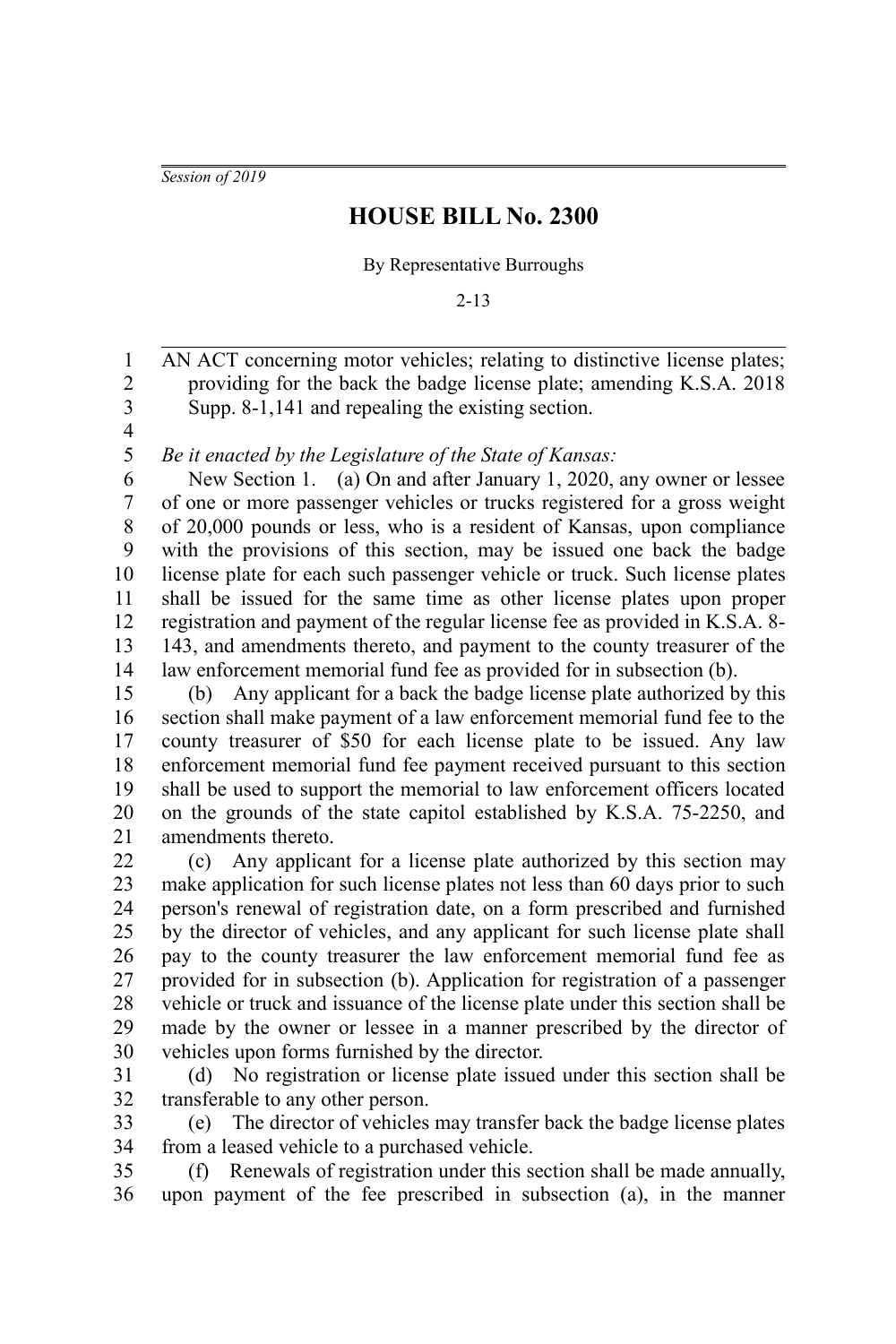prescribed in K.S.A. 8-132(b), and amendments thereto. No renewal of registration shall be made to any applicant until such applicant pays the law enforcement memorial fund fee to the county treasurer as provided for in subsection (b). If the annual law enforcement memorial fund fee payment is not made to the county treasurer at the time of registration, the applicant shall be required to comply with K.S.A. 8-143, and amendments thereto, and return the license plate to the county treasurer of such person's residence. 1 2 3 4 5 6 7 8

(g) The back the badge license plate shall have a background design, an emblem or colors that designate the license plate as a back the badge license plate. 9 10 11

(h) As a condition of receiving the back the badge license plate and any subsequent registration renewal of such license plate, the applicant must provide consent to the division authorizing the division's release of motor vehicle record information, including the applicant's name, address, law enforcement memorial fund fee payment amount, plate number and vehicle type to the state treasurer. 12 13 14 15 16 17

(i) Annual law enforcement memorial fund fee payments collected by county treasurers under this section shall be remitted to the state treasurer in accordance with the provisions of K.S.A. 75-4215, and amendments thereto. Upon receipt of each such remittance, the state treasurer shall deposit the entire amount in the state treasury to the credit of the law enforcement memorial fund, created by K.S.A. 75-2250, and amendments thereto. All expenditures from the law enforcement memorial fund shall be made in accordance with K.S.A. 75-2250, and amendments thereto. 18 19 20 21 22 23 24 25

Sec. 2. K.S.A. 2018 Supp. 8-1,141 is hereby amended to read as follows: 8-1,141. (a) Any new distinctive license plate authorized for issuance on and after July 1, 1994, shall be subject to the personalized license plate fee prescribed by K.S.A. 8-132(c), and amendments thereto. This section shall not apply to any distinctive license plate authorized prior to July 1, 1994. 26 27 28 29 30 31

(b) The director of vehicles shall not issue any new distinctive license plate authorized for issuance on and after July 1, 1995, unless there is a guarantee of an initial issuance of at least 500 license plates. 32 33 34

(c) The provisions of this section shall not apply to distinctive license plates issued under the provisions of K.S.A. 8-1,145, or K.S.A. 2018 Supp. 8-177d, 8-1,163, 8-1,166, 8-1,185, 8-1,186, 8-1,187 or 8-1,188, and amendments thereto. 35 36 37 38

(d) The provisions of subsection (a), shall not apply to distinctive license plates issued under the provisions of K.S.A. 8-1,146 or 8-1,148, and amendments thereto, or K.S.A. 2018 Supp. 8-1,153, 8-1,158 or 8- 1,161, and amendments thereto. 39 40 41 42

(e) The provisions of subsection (f) shall not apply to distinctive 43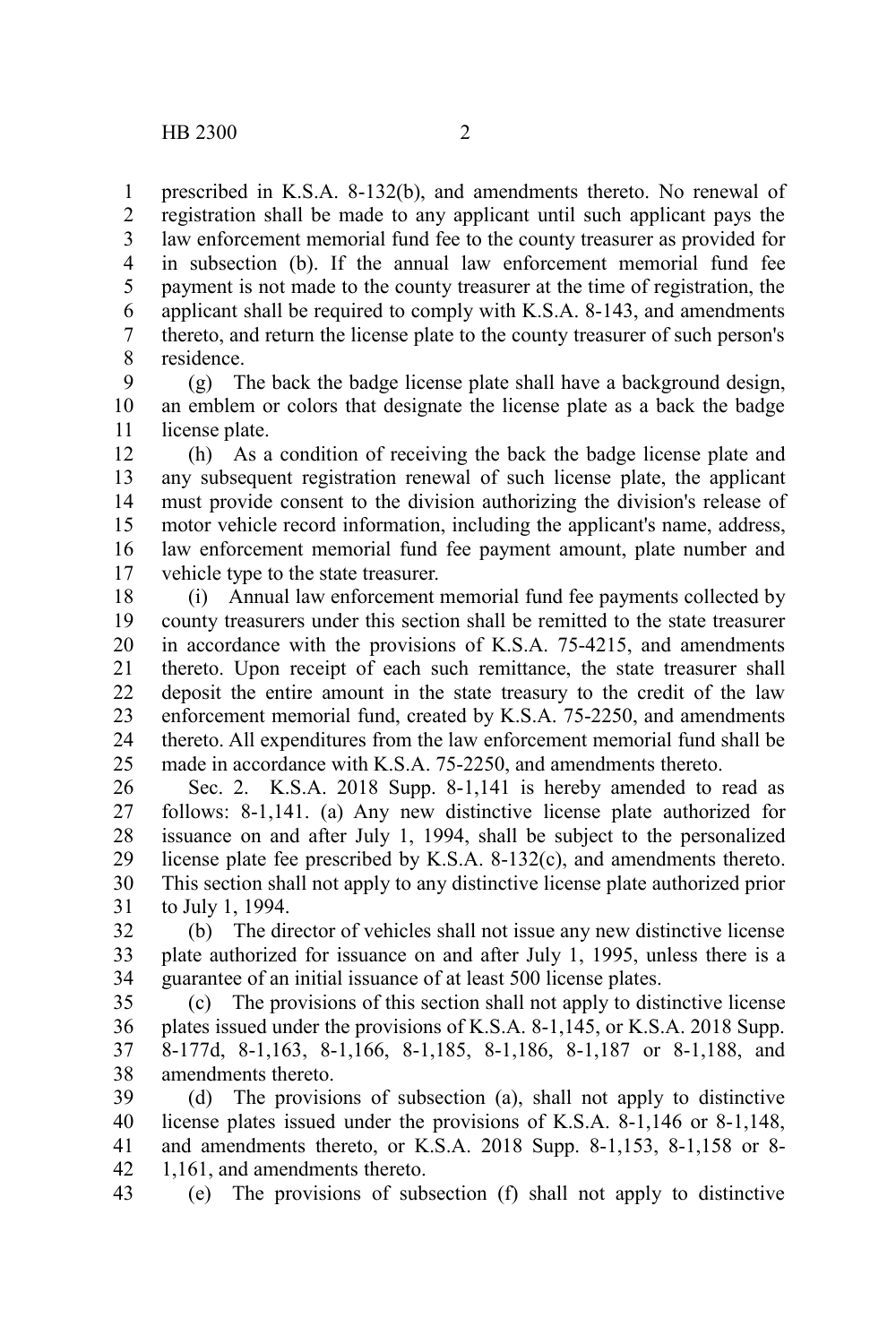1 2

license plates issued under the provisions of K.S.A. 2018 Supp. 8-1,160 and, 8-1,183, and section 1, and amendments thereto, except that the

division shall delay the manufacturing and issuance of such distinctive license plate until the division has received not less than 1,000 orders for such plate, including payment of the personalized license plate fee required under subsection (a). Upon certification by the director of vehicles to the director of accounts and reports that not less than 1,000 paid orders for such plate have been received, the director of accounts and reports shall transfer \$40,000 from the state highway fund to the distinctive license plate fund. 3 4 5 6 7 8 9 10

(f) (1) Any person or organization sponsoring any distinctive license plate authorized by the legislature on and after July 1, 2004, shall submit to the division of vehicles a nonrefundable amount not to exceed \$20,000, to defray the division's cost for developing such distinctive license plate. 11 12 13 14

(2) All moneys received under this subsection shall be remitted by the secretary of revenue to the state treasurer in accordance with the provisions of K.S.A. 75-4215, and amendments thereto. Upon receipt of each such remittance, the state treasurer shall deposit the entire amount in the state treasury to the credit of the distinctive license plate fund which is hereby created in the state treasury. All moneys credited to the distinctive license plate fund shall be used by the department of revenue only for the purpose associated with the development of distinctive license plates. All expenditures from the distinctive license plate application fee fund shall be made in accordance with appropriation acts, upon warrants of the director of accounts and reports issued pursuant to vouchers approved by the secretary of the department of revenue. 15 16 17 18 19 20 21 22 23 24 25 26

(g) (1) Except for educational institution license plates issued under K.S.A. 8-1,142, and amendments thereto, the director of vehicles shall discontinue the issuance of any distinctive license plate authorized prior to July 1, 2004, and which is subject to the provisions of subsection (b) if: 27 28 29 30

(A) Less than 500 license plates, including annual renewals, are issued for that distinctive license plate by July 1, 2006; and 31 32

(B) less than 250 license plates, including annual renewals, are issued for that distinctive license plate during any subsequent two-year period after July 1, 2006. 33 34 35

(2) The director of vehicles shall discontinue the issuance of any distinctive license plate authorized on and after July 1, 2004, if: 36 37

(A) Less than 500 plates, including annual renewals, are issued for that distinctive license plate by the end of the second year of sales; and 38 39

(B) less than 250 license plates, including annual renewals, are issued for that distinctive license plate during any subsequent two-year period. 40 41

(h) An application for any distinctive license plate issued after December 31, 2012, and the corresponding royalty fee may be collected 42 43